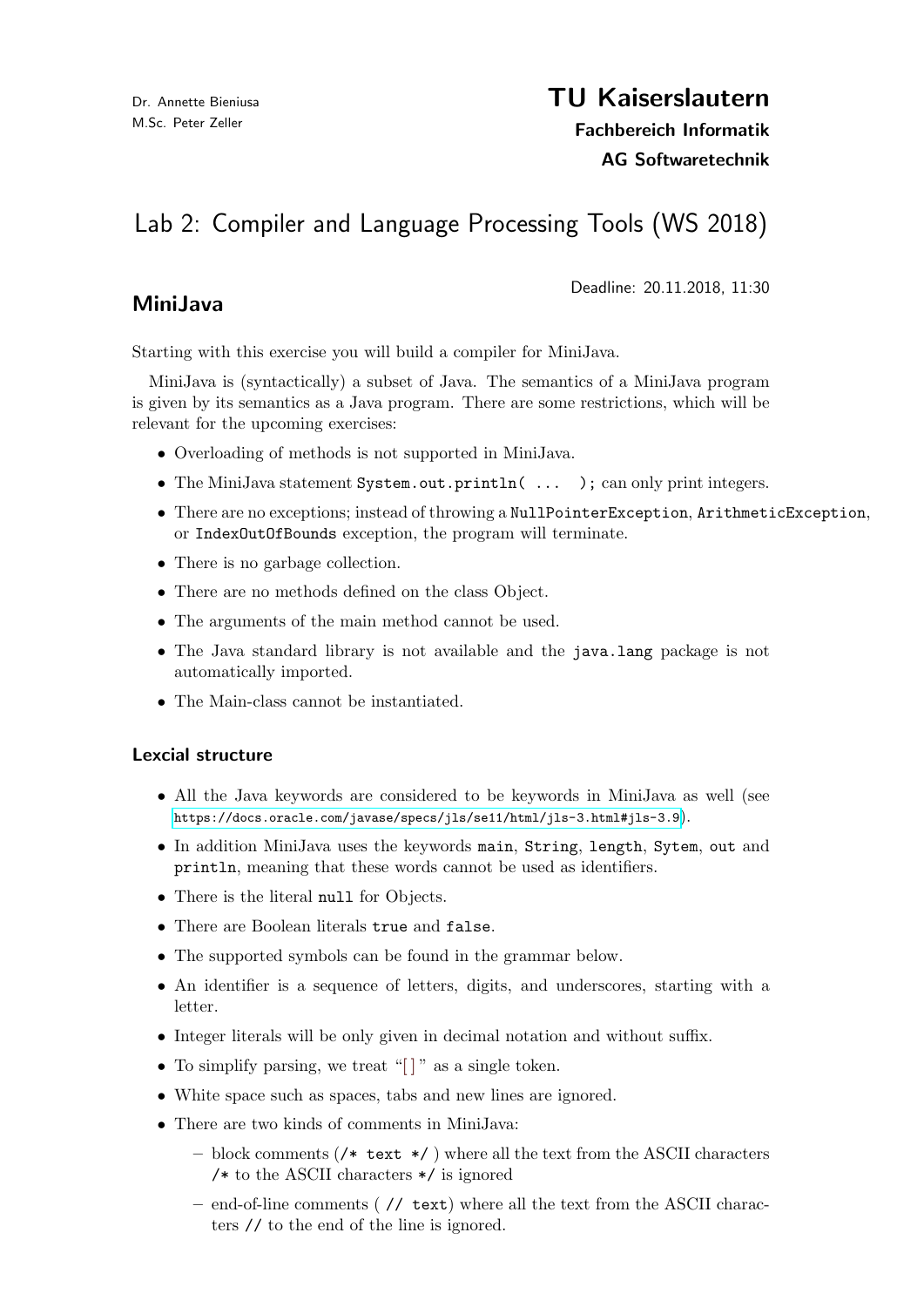### Grammar

The grammar below uses the notation  $x^*$  to denote that x might appear an arbitrary number of times, and the notation  $x^?$ , which means that x is optional.

| Program                                 | $\rightarrow$ MainClass ClassDecl <sup>*</sup>                                       |
|-----------------------------------------|--------------------------------------------------------------------------------------|
|                                         | $MainClass \rightarrow class id \{ public static void main (String [] id ) Block \}$ |
|                                         | $ClassDecl \rightarrow class id \{ MemberDecl^* \}$                                  |
|                                         | class id extends id { $Member$ }                                                     |
| <i>MemberDecl</i>                       | $\rightarrow$ VarDecl                                                                |
|                                         | MethodDecl                                                                           |
|                                         | $VarDecl \rightarrow Typeid ;$                                                       |
|                                         | $MethodDecl \rightarrow Type\ id\ (ParamList^? \ )\ Block$                           |
|                                         | $ParamList \rightarrow Type \ id \ ParamRest*$                                       |
| $ParamRest \rightarrow \text{Type } id$ |                                                                                      |
| $BaseType \rightarrow boolean$          |                                                                                      |
|                                         | int                                                                                  |
|                                         | id                                                                                   |
|                                         | $Type \rightarrow BaseType$                                                          |
|                                         | $Type [$ ]                                                                           |
|                                         | $Block \rightarrow \{ BlockStatement^*\}$                                            |
| Block Statement                         | $\rightarrow$ Statement                                                              |
|                                         | $Type$ id;                                                                           |
| $Statement \rightarrow Block$           |                                                                                      |
|                                         | if (Exp) Statement else Statement                                                    |
|                                         | while $(Exp)$ Statement                                                              |
|                                         | return $Exp;$                                                                        |
|                                         | System . out . println $(\mathit{Exp})$ ;                                            |
|                                         | Exp;                                                                                 |
|                                         | $ExpL = Exp;$                                                                        |
| Exp                                     | $\rightarrow$ Exp op Exp                                                             |
|                                         | Exp                                                                                  |
|                                         | $ Exp$                                                                               |
|                                         | $Exp$ . length                                                                       |
|                                         | $Exp$ . id $(ExpList')$                                                              |
|                                         | true                                                                                 |
|                                         | false                                                                                |
|                                         | $\langle$ integer literal $\rangle$                                                  |
|                                         | this                                                                                 |
|                                         | null                                                                                 |
|                                         | new $BaseType [Exp] [$                                                               |
|                                         | new $id( )$                                                                          |
|                                         | (Exp)                                                                                |
|                                         | ExpL                                                                                 |
| $ExpL \rightarrow id$                   |                                                                                      |
|                                         | Exp[Exp]<br>$Exp$ . id                                                               |
|                                         | $ExpList \rightarrow Exp$ $ExpRest^*$                                                |
| $ExpRest \rightarrow$ , $Exp$           |                                                                                      |
|                                         | $id \rightarrow \langle \text{identifier} \rangle$                                   |
|                                         | $op \rightarrow \&\&   +   -   *   /   <   ==$                                       |
|                                         |                                                                                      |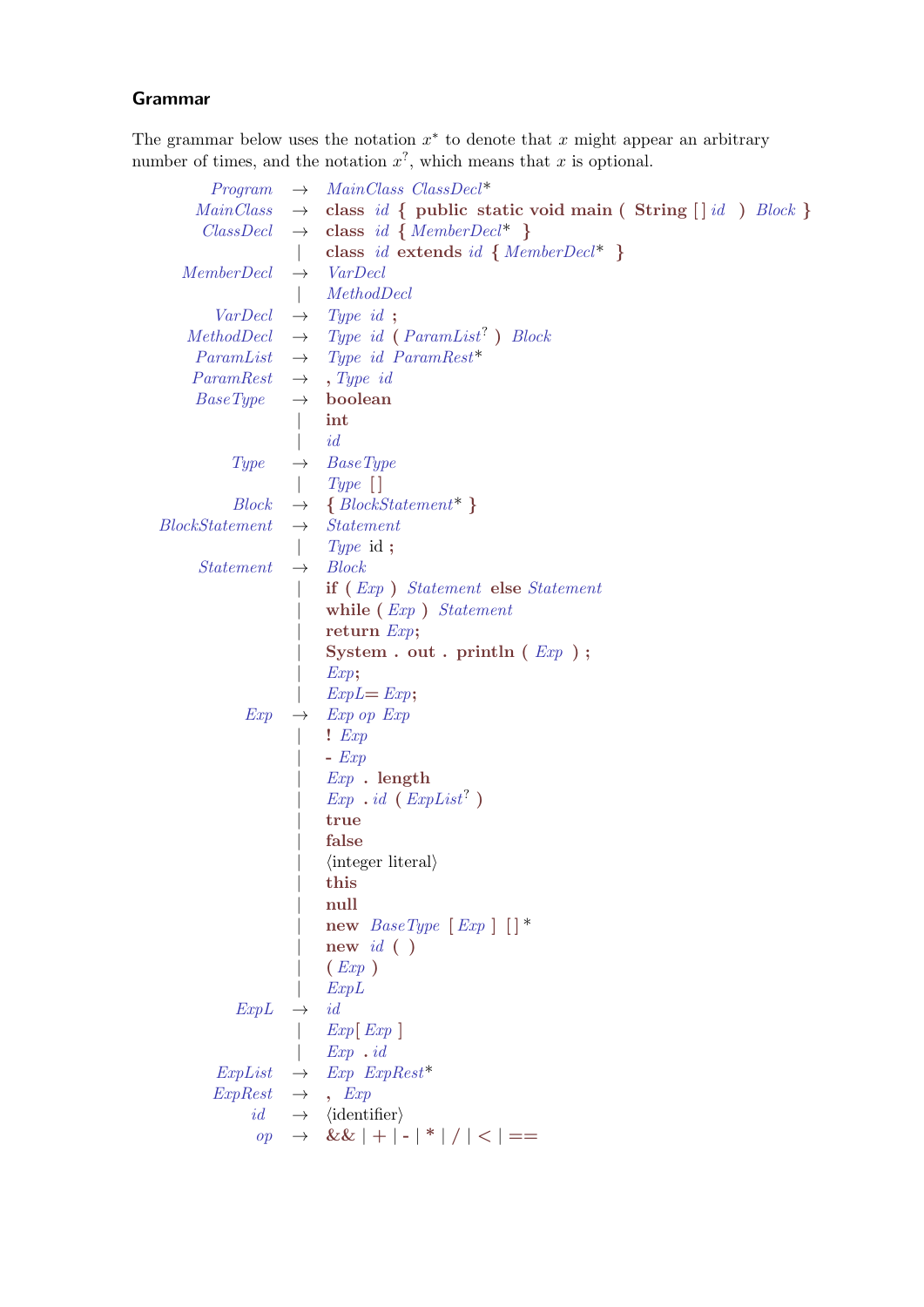#### Project - Part 1 - MiniJava Lexer and Parser (10 points)

In this assignment, we will start by writing a lexer and parser for MiniJava. You should download the template project "ex2\_template.zip" from the course page. The template contains:

- A template for the lexer specification minijava.flex
- A template for the parser specification minijava.cup
- A description of the abstract syntax tree classes in minitava.ast (Java code is generated from the definitions in this file).
- A class MJFrontend, which contains code for invoking the parser and collecting errors
- A Main class, which parses and prints a given file.
- Some test cases:

ParserAstTests parses some small programs and checks for certain parts in the printed AST. For printing the provided AstPrinter is used.

FileParsingTest takes the Java files in the folder testdata and tries to parse them. Files from testdata/parser/ok are expected to produce no syntax error. Files from testdata/parser/error are expected to contain syntax errors.

You can build the project using gradle as in the first exercise.

You have to implement the following tasks:

1. Implement a parser for MiniJava by extending the given minijava.flex and minijava.cup template. Your parser should produce an abstract syntax tree built using the classes generated from minijava.ast. Use the static methods defined in the generated class minijava.ast.MJ to create the AST nodes.

Note that the abstract syntax tree has some differences compared to the concrete syntax tree. If you need to do bigger transformations, remember that you can define helper methods outside of your Java Cup file and that you can write arbitrary statements in Cup actions.

Resolve ambiguities in the grammar by following the precedence rules of Java. One special case is the combination of array access and array creation as in the expression "new int[10][5]". In Java this would create a 2-dimensional array. In MiniJava this expression should not be accepted, although the expression would be part of the given grammar.

2. Shortly describe the overall structure of your solution. In particular, explain how you changed the grammar and how you handled operator precedence and associativity.

#### Submission

- Deadline: 20.11.2018, 11:30.
- Late submissions will not be accepted.
- Submit your solution via your group's repository to a folder named "ex2". This means that the file build.gradle should be under ex2/build.gradle on the master branch of your repository. Specify the group members (name and email)